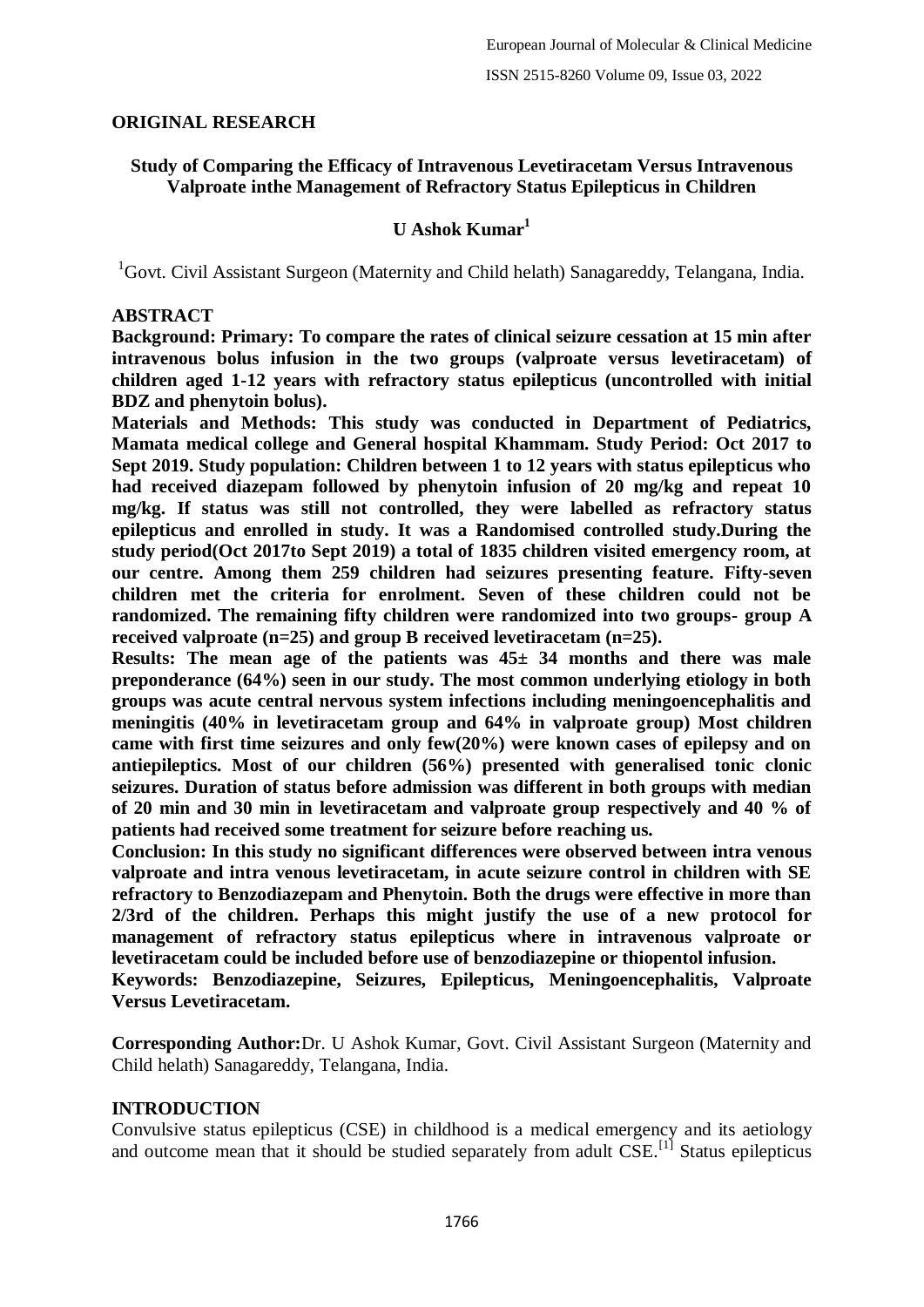(SE), is one of the most common neurologic emergencies among children associated with a high mortality and morbidity.

For operational purposes, status epilepticus is considered as a condition of prolonged seizure activity (more than 5 min) or persistent, repetitive seizure activity without recovery of consciousness in between episodes. Practically, any child who is brought seizing to the emergency room should be treated as status epilepticus.<sup>[2,3]</sup>Treatment should be initiated as early as possible; evidence has shown that once seizures persist for 5 to 10 minutes, they are unlikely to stop on their own in the subsequent few minutes. $[4]$ 

The annual incidence of pediatric SE worldover ranges from10 and 62 per 100,000. The highest incidence is in children less than 2 years of age, where it ranges from 135 to 156 per 100,000, with the greatest peak in the first year of life. If febrile SE is excluded, the incidence is decreased by 25% to 40%.[5-7] In developing countries like India the exact incidence is not known however, it is likely to be high due to high prevalence of epilepsy, central nervous system (CNS) infections, and long treatment gap. It has been observed that SE is refractory to current first-line(benzodiazepines)treatmentand second-line anticonvulsants (phenytoin, phenobarbital or valproic acid)in30 40% cases in adults.[8] In children, 9% to 10% of SE becomes refractory.<sup>[3]</sup> These nonresponsive cases are called Refractory status epilepticus (RSE) which is defined as an ongoing, intermittent or continuous seizure activity even after administration of adequate dosages of two first line anticonvulsant drugs.<sup>[3]</sup>

Drugs frequently used for seizure control in RSE are diazepam, midazolam infusion, and barbiturate coma. Diazepam infusion has been found to be effective but it is associated with a risk of respiratory depression and hypotension that require mechanical ventilation, vasopressor support, and intensive care. Also, it has been postulated that the Benzodiazepine receptors get internalized in prolonged status and therefore they are not very effective in prolonged seizures. Therefore, additional treatment options yielding a higher success rate and a better tolerability are desirable.<sup>[8]</sup> Newer drugs like valproate and levetiracetam which are effective in status epilepticus and with lesser side effects are being tried now.

Recently, leveteracetam, a newer antiepileptic with a novel mechanism of action has been approved for the treatment in refractory status epilepticus as an alternative drug by ILAE Task Force in 2008.[8] 8 Levetiracetam (LEV) has been found to be effective in focal as well as generalised epilepsies. Preliminary studies suggest that intravenous levetiracetam could have a potential place in the initial management of SE given its broad spectrum efficacy, limited side effects, and absence of drug interactions.<sup>[9,10]</sup> Although randomized controlled trials are lacking, use of levetiracetam is increasing in acute seizures and SE after parental consent. Very few studies comparing the efficacy of levetiracetam with other commonly used antiepileptic drugs in pediatric population are available. Hence, this study is planned to compare the efficacy of intravenous levetiracetam with intravenous valproate in the management of refractory status epilepticus.

#### **Aims and Objectives**

To compare the efficacy and safety of intravenous valproate versus levetiracetam in management of Refractory status epilepticus.

# **Objectives:**

#### **Primary objective:**

To compare the rates of clinical seizure cessation at 15 min after intravenous infusion in the two groups (valproate versus levetiracetam) of children aged 1-12 years with refractory status epilepticus (uncontrolled with initial benzodiazepine and phenytoin bolus).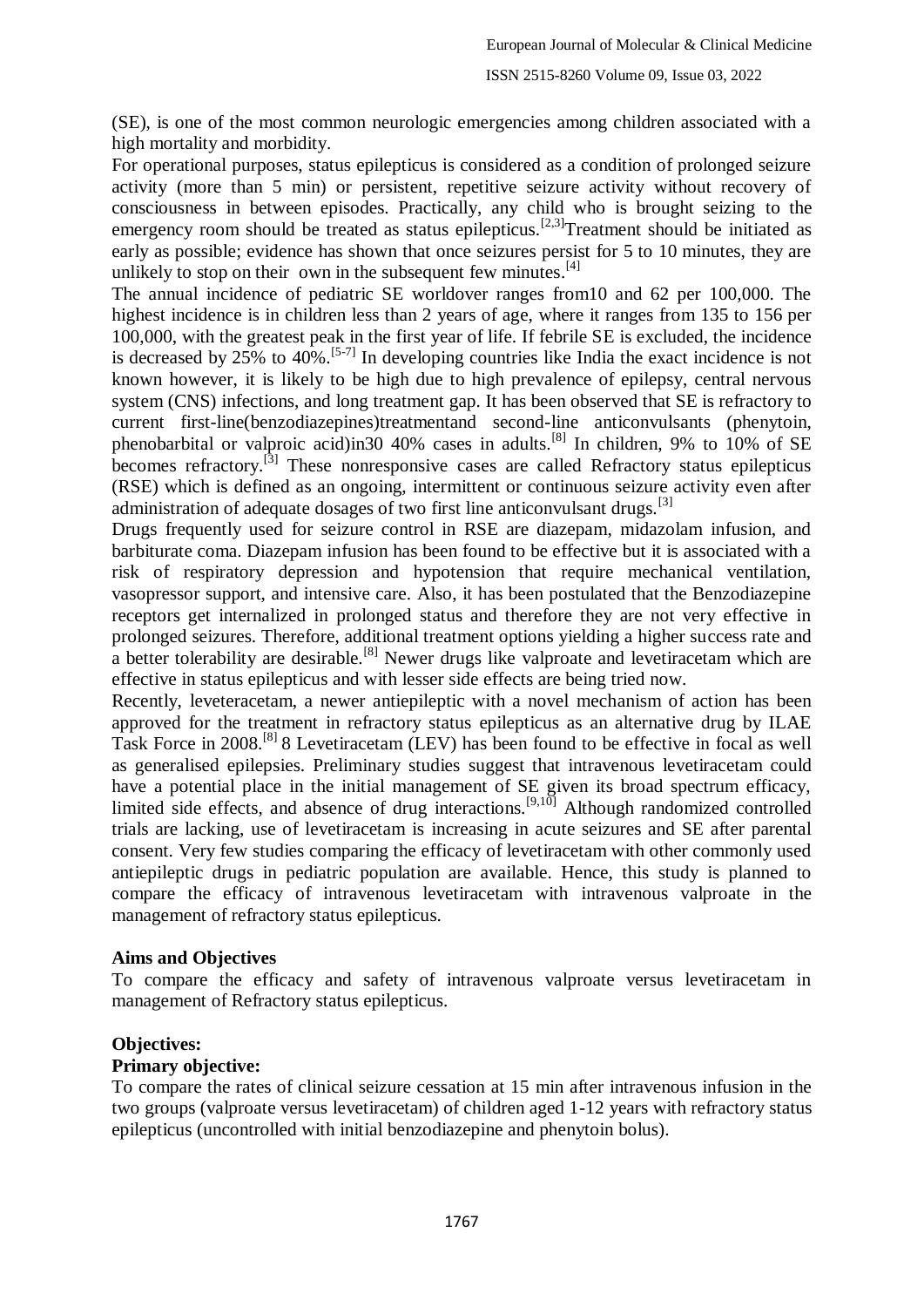# **Secondary objectives:**

- To compare the mean time taken to control seizure from the initiation of infusion in the two groups (valproate versus levetiracetam) of children aged 1-12 years with refractory status epilepticus (uncontrolled with initial benzodiazepine and phenytoin bolus)
- To compare the rates of additional antiepileptic use in the two groups (valproate versus levetiracetam) of children.
- To compare the rates of adverse events (hypotension, bradycardia, respiratory depression, ventilation, PICU stay, in hospital mortality) in the two groups (valproate versus levetiracetam).

# **MATERIALS & METHODS**

**Study settings:** This study was conducted in Department of Pediatrics, Mamata medical college and General hospital Khammam.

**Study Period:** Oct 2017 to Sept 2019 (24 months).

**Study population:** Children between 1 to 12 years diagnosed as refractory status epilepticus as per standard definitions presented to pediatric emergency and pediatric intensive care unit are included in the present study.

#### **Study design**

**Type:** Randomised controlled study.

**Primary purpose:** Management of refractory status epilepticus

**Method of randomization:** Computer generated random number table.

#### **Eligibility:** All patients with Inclusion criteria

- Children aged 1 to 12 years old of either sex with ongoing clinical seizures (clonic, tonic, tonic clonic, myoclonic, focal or generalized)
- Clinical seizures despite use of one or more doses of benzodiazepines (IV, IN, Buccal) and IV Phenytoin of 30 mg/kg or includes those who respond to initial doses (30 mg/kg) of phenytoin but have recurrence within 6 hours of drug administration.

#### **Exclusion criteria**

- Non-convulsive status epilepticus
- Known or suspected cases of neurometabolic or mitochondrial disorders (unexplained developmental delay, and/or consanguinity, sib deaths, recurrent encephalopathy, recurrent vomiting, recurrent hypoglycemia, unexplained lactic or metabolic acidosis or hyperammonemia)
- Acute or chronic liver or kidney disease
- Head injury or neurosurgery in the past one month.
- Active or recent hemorrhage from any site
- Documented platelet count <50,000, or INR>2
- Known or suspected allergy or intolerance to either valproate or levetiracetam
- Patients of epilepsy already on LEV(>20mg/kg/day) or VPA(>20mg/kg/day)

# **Outcome Variables**

#### **Primary outcome variables:**

• Proportion of children in either group who have Cessation of all clinical seizure within 15 min(130)of drug administration and no recurrence for the next 6 hours

# **Secondary outcome variables:**

• Time taken to control seizure (minutes) from the initiation of infusion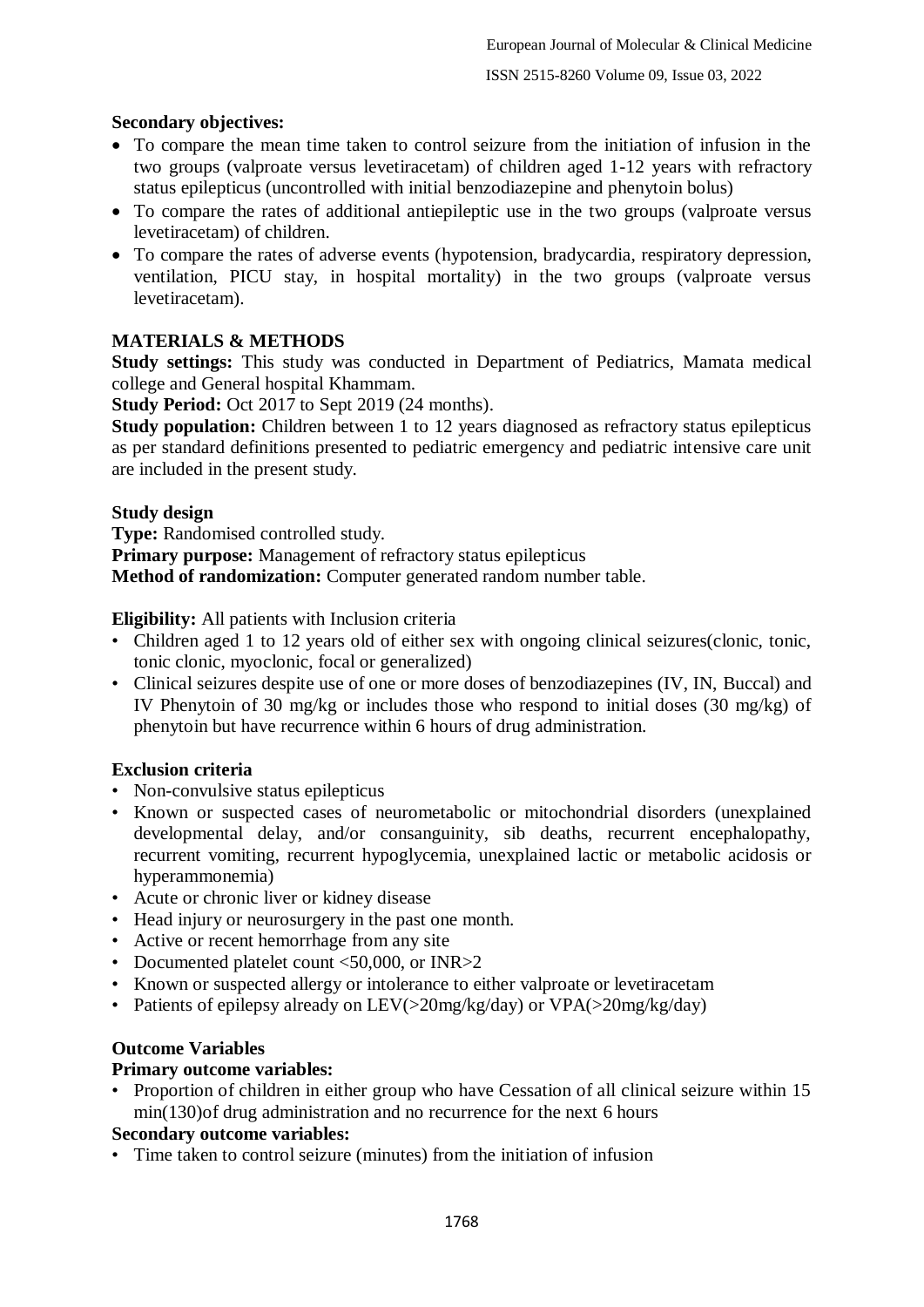- Proportion of children in either group who required additional drugs to abort ongoing clinical seizures
- Rates of adverse events (hypotension, bradycardia, respiratory depression, ventilation, PICU stay, in hospital mortality) in the two groups

# **Methodology**

# **Patient flow:**

Children between 1 to 12 years who presented to ER seizuring or those in ward who hadseizures >5 min whose seizures were not controlled after one or more bolus doses of diazepam/ midazolam/ lorazepam followed by phenytoin loading dose @30mg/kg were considered as having refractory status epilepticus or those responded to initial doses ( 30 mg/kg) of phenytoin , recurrence within 6 hours of drug administration in whom the use of AED was contemplated . After enrolment, children with refractory status epilepticus were randomised using computer generated random number table into two groups to receive either intravenous levetiracetam or valproate. Random assignments were kept in sealed envelopes and opened only after the child was enrolled in the study.

# **Treatment plan:**

**Treatment plan A:** This group received intravenous levetiracetam @ 30mg/kg(128) diluted 1:1 in normal saline over 10 min. If theseizures were not controlled within 15 min of completion of drug administration those were considered to be primary treatment failure or if recurrence of seizure within 6 hours of drug administration were considered to be secondary treatment failure and the next line of treatment were followed based on the unit protocol.

Treatment plan B: This group received intravenous Valproate 30 mg/kg(4) diluted 1:1 in normal saline over 10 min. If the seizures were not controlled within 15 min of completion of drug administration(130) those were considered to be primarytreatment failure or if recurrence of seizure within 6 hours of drug administration were considered to be secondary treatment failure and the next line of treatment were followed based on the unit protocol.

# **Monitoring during therapy**

Patients were attached to a monitor for continued measurements of heart rate (HR), oxygen saturation (SpO2) and non-invasive blood pressure (NIBP). Periodic documentation of respiratory rate, any respiratory distress, and any seizure recurrence were done. The time of drug administration was taken as 0 min and all measurements made with that reference.

Patients were assessed for persistence of clinically visible motor seizure activity at the end of 15 min, if seizures were persisted or recurred after an initial period of remission, it was considered as a failure of primary drug. All the clinical details were noted by the resident managing the case in ER and the time of seizure control were noted using digital clock in ER.

# **Drug safety**

Any adverse effects during the trial were noted. A predetermined checklist was used based on all known adverse effects of Levetiracetam and valproate to evaluate for side effects. An independent data safety monitoring personal/committee reviewed the safety of the intervention during the trial.

# **Statistical Analysis**

Baseline variables in the 2 groups were compared based on their distribution. Continuous variables were assessed by levene's test and compared by students t- test or Mann Whitney U test. P values <0.05 were considered significant. Categorical variables were assessed using Chi-square test or Fisher's exact test.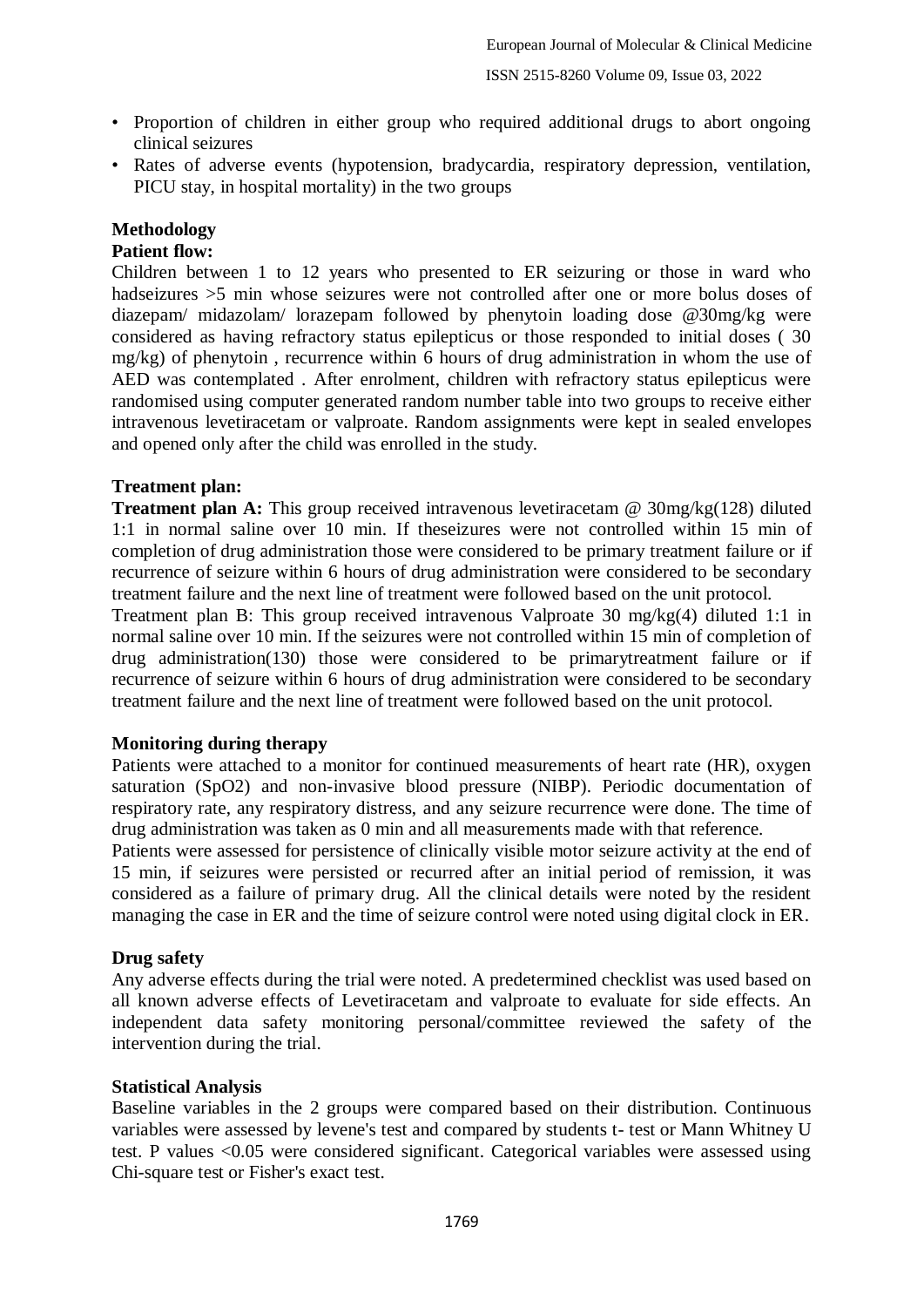# **RESULTS**

# **Age& sex distribution**

The age and sex distribution of study population is as depicted in [Table 1]. Mean age of children in levetiracetam group was 44±36 months with median 30 months (IQR: 15-60 months) Mean age of children in valproate group was 45±31 months with median 36 months (IQR:21-66 months). Distribution of children in different age groups was as follows; 1-2 yrs(40%), 2-5 yrs (35%)and in  $>$  5 yrs(25%) respectively.

There was no significant difference in the age of patients of two groups. [Table 1]

| S. No          | <b>Characteristics</b>            | Levetiracetam group<br>$N = 25$ | Valproate group<br>$N=25$ | 'P'<br>value |
|----------------|-----------------------------------|---------------------------------|---------------------------|--------------|
| 1              | Age in months<br>Mean<br>$(SD)^0$ | $44 + 36$                       | $45 + 31$                 | 0.550        |
|                | Median (IQR)                      | $30(15-60)$                     | $36(21-66)$               | 0.550        |
|                | 1 -2 yrs $n$ $(\%)$               | 12(48%)                         | 9(36%)                    | 0.690        |
|                | 2-5 yrs $n$ (%)                   | 8(32%)                          | $10(40\%)$                |              |
|                | 5-12 yrs n (%)                    | 5(20%)                          | 6(24%)                    |              |
| $\overline{2}$ | $Sex*$                            |                                 |                           |              |
|                | Male $n(\%)$                      | 17(68%)                         | 15(60%)                   | 0.556        |
|                | Female $n$ (%)                    | 8(32%)                          | $10(40\%)$                |              |

Male preponderance was seen in our study, 32(64%) of the total children were male. In levetiracetam group, 17(68%) were male and 8(32%) were female against 15(60%) were male and 10(40%) were female in valproate group. The difference between two groups was not significant.

# **Comparison of past history of seizure between study groups**

In our study,  $20(40%)$  children had past history of seizure among whom,13(65%) had generalized seizures and 7(35%) had focal seizures. In our study, 9(45%) children had structural lesions as cause for epilepsy followed by unknown cause 7(35%). Six teen children were already on AEDs with no significant difference between two groups.

The most common cause for refractory status epilepticus in our study was central nervous system infections. A total of 28(56%) children had central nervous system infection, out of these 26children had acute CNS infection and 2 children had CNS tuberculosis. Sixteen children had preexisting epilepsy, ten of whomidopathic epilepsy, and 6had remote symptomatic epilepsy. There was no significant difference between the two groups with respect to etiology of refractory status epilepticus.

In our study, 28 out of 50 patients had GTCS at presentation and 15 of them were in levetiracetam group and 13 in valproate group. Total 15 out of 50 patients had focal seizures at onset and 6 of them in levetiracetam group and 9 in valproate group and other types as listed in [Table 2]. There was no significant difference between two groups with respect to type of seizure at presentation.Mean duration of status epilepticus in levetiracetam group was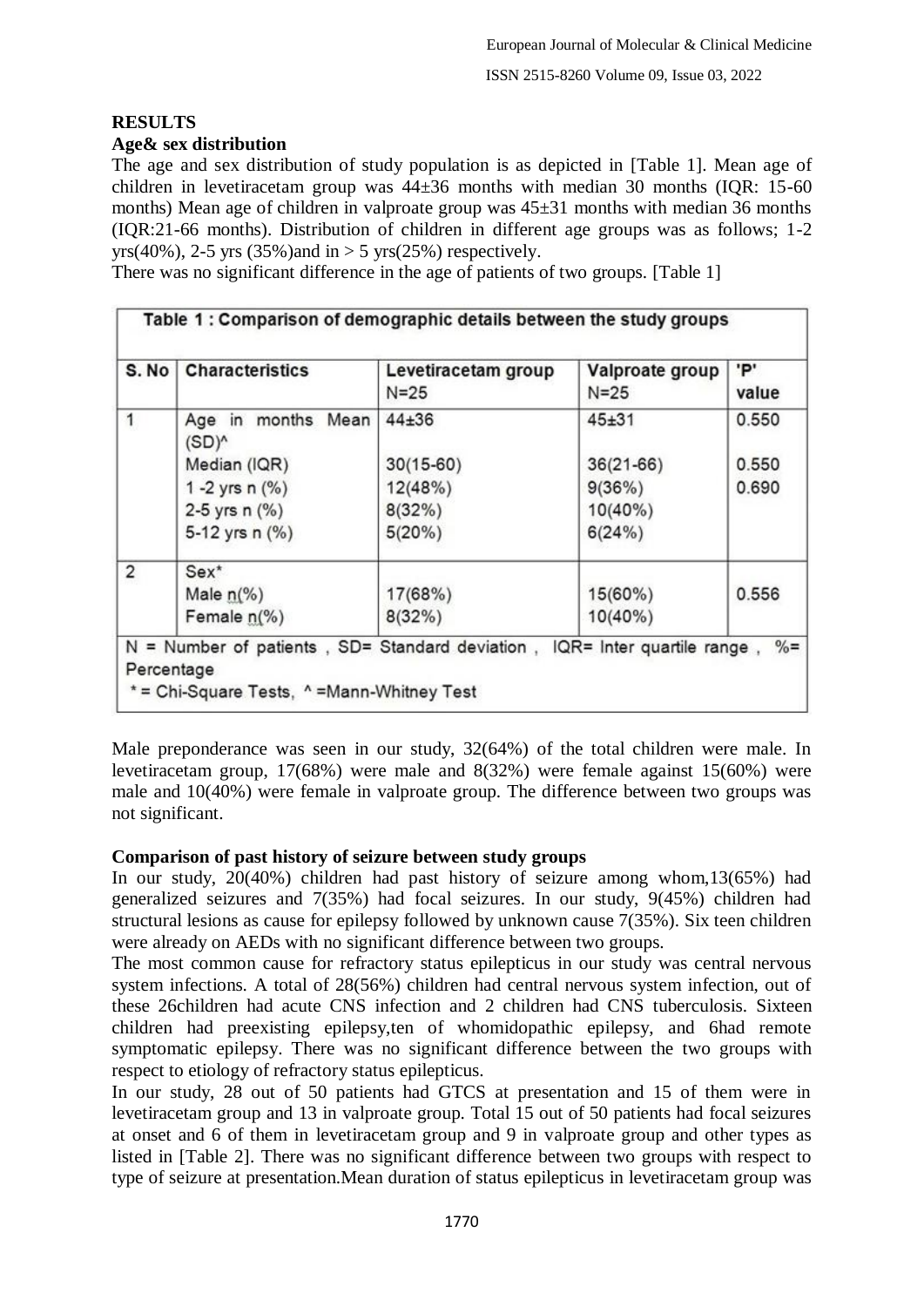$21\pm25$  min with median 20 min and range of 7-30 minutes. Mean duration in valproate group was 50±52 min with median 30 min and range of 15-60 minutes. There was a significant difference with respect to duration of status epilepticus between two groups.

Mean number of seizures in this episode prior to hospitalization in levetiracetam group was 2  $\pm$  2 with a median of 2 and with IQR of 1-4 episodes. Mean number of seizures in this episode prior to hospitalization in valproate group was  $4 \pm 5$  with a median of 2.0 and with IQR of 1 - 3 episodes.

In levetiracetam group 5(20%) children had received AED prior to hospitalization among which 1(4%) received only one AED and 4(16%) had received 2 AEDs prior to hospitalization

In the valproate group significantly, more children had received AED prior to hospitalization compared with those in the levetiracetam group. Three (12%) received only one AED and 11(44%) had received 2 AEDs and 1(4%) had received multiple AEDs prior to hospitalization

At presentation 6 (12%) out of 50 children had shock out of which 5 were in levetiracetam group, 1 in valproate group, and 10 out of 50 children had ventilator requirement with 4 in levetiracetam group and 6 in valproate group with no significant difference between two groups with respect to shock and ventilation requirement.

14 out of 50 children had low GCS of <7 out of which 5 in levetiracetam group and 9 in valproate group. 21 out of 50 had GCS of 8-12 with 12 in levetiracetam group and 9 in valproate group and 15 had normal GCS. Sixteen out of 50 children had features of raised intracranial pressure with 6 of which in levetiracetam group and 10 in valproate group with no significant difference between two groups with respect to neurological findings at presentation.

| S.<br><b>No</b>         | <b>Characteristics</b>  | levetiracetam<br>group<br>$N = 25$ | Valproate<br>group<br>$N = 25$ | 'P'<br>value |
|-------------------------|-------------------------|------------------------------------|--------------------------------|--------------|
|                         |                         |                                    |                                |              |
| $\mathbf{1}$            | Shock $n$ (%)*          | 5(20%)                             | $1(4\%)$                       | 0.189        |
| $\overline{2}$          | Ventilation*            | 4(16%)                             | 6(24%)                         | 0.480        |
| $\overline{\mathbf{3}}$ | Nervous system findings |                                    |                                |              |
|                         | GCS <sup>^</sup>        | 10±4                               | $9+4$                          | 0.277        |
|                         | $\leq$ 7                | 5(20%)                             | 9(36%)                         |              |
|                         | $8-12$                  | 12(48%)                            | 9(36%)                         | 0.441        |
|                         | $13 - 15$               | 8(32%)                             | 7(28%)                         |              |
|                         | Raised ICP n (%)*       | 6(24%)                             | $10(40\%)$                     | 0.225        |

Comparison of seizure cessation between 2 groups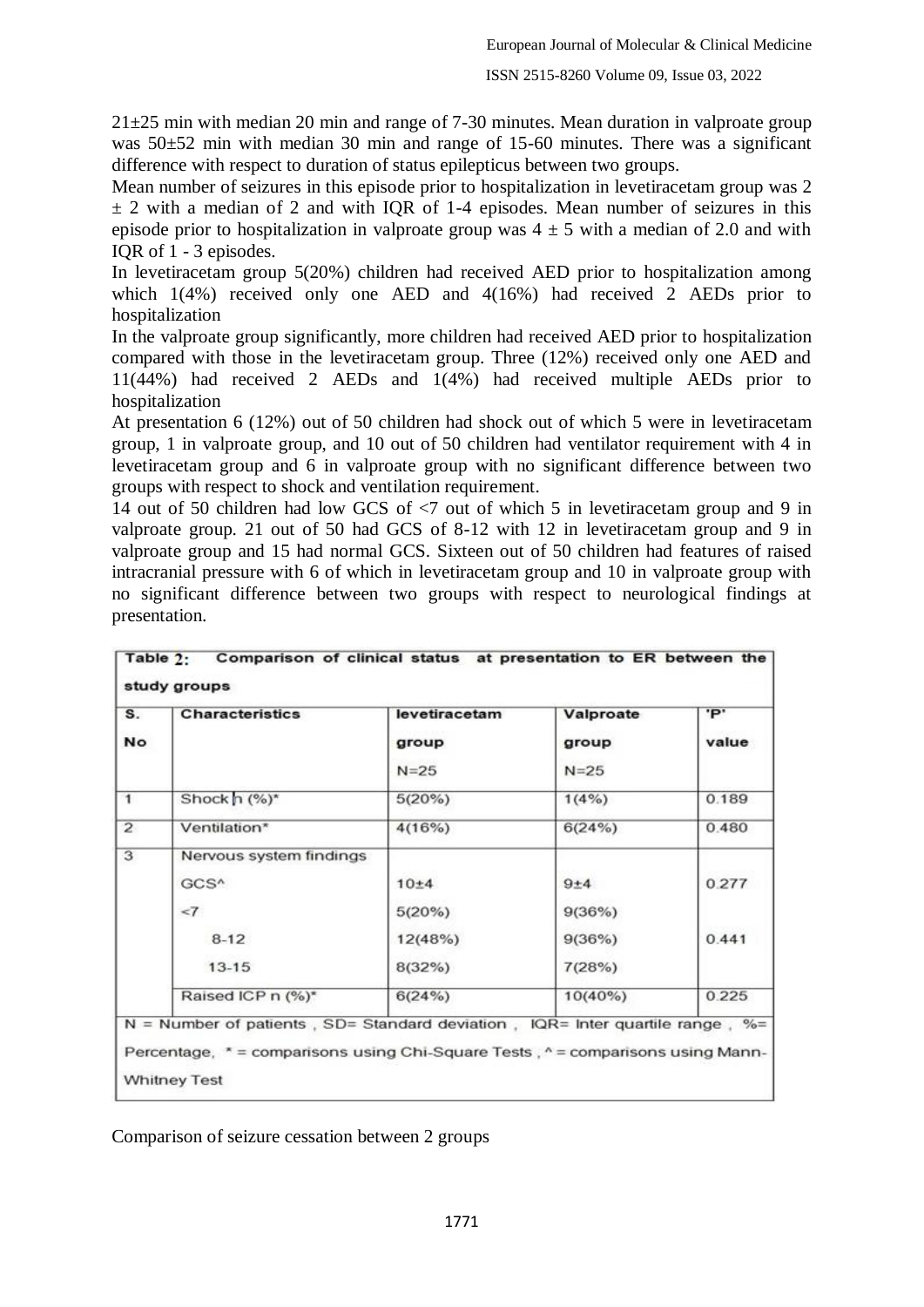In our study 39(78%) out of children got seizure cessation within 15 min of drug administration out of which 19 were in levetiracetam group and 20 in valproate group. In levetiracetam group 2(8%) had recurrence of seizure during hospital stay but no child had recurrence of seizure within 6 hours of drug administration whereas in valproate group 6(24%) had recurrence of seizure during hospital stay out of which 3(12%) children had recurrence of seizure within 6 hours of drug administration. There was no significant difference between two groups with seizure cessation and seizure recurrence.

In our study main primary outcome (control of seizures in 15 min after drug administration and the seizure free period for 6 hours post drug) between levetiracetam group(76%) and valproate group (68%) were not significant with p value of 0.529.

#### **Secondary Outcome:**

Mean duration of seizure cessation was 278±127 seconds with a median of 240 sec (IQR 120-300 seconds) in levetiracetam group and mean duration of seizure cessation was 314±206 seconds with a median of 300 sec (IQR- 120-600 seconds) in valproate group.

In levetiracetam group 8 (32%) children had requirement of additional drugs after levetiracetam administration whereas in valproate group 11 (44%) children had requirement of additional drugs after valproate with no significant difference between two groups.

Within one hour of drug administration 11(22%) out of 50 had respiratory depression out of which 4 were in levetiracetam group and 7 were in valproate group and 3 out of 50 children had shock within which 1 was in levetiracetam group and 2 were in valproate group. There was no significant difference between two groups with respect to adverse events.

|                | S. No   Characteristics                                             | levetiracetam<br>group<br>$N = 25$ | Valproate group<br>$N = 25$ | ъ.<br>value |
|----------------|---------------------------------------------------------------------|------------------------------------|-----------------------------|-------------|
| 1              | Time of seizure cessation-<br>seconds^- Mean±SD(%)<br>Median        | 278±127<br>240(120-300)            | 314±206<br>300(120-600)     | 0.511       |
| $\overline{2}$ | Requirement of additional<br>drugs after study drug n<br>$(%)^*$    | 8(32%)                             | 11(44%)                     | 0.273       |
| 3              | Adverse events within 1<br>hour of drug administration<br>$n (%)^*$ | 4(16%)                             | 7(28%)                      | 0.306       |
| 4              | Shock $n$ $(\%)^*$                                                  | 1(4%)                              | 2(8%)                       | 1.000       |
| 5              | New onset Respiratory<br>depression n (%)*                          | 4(16%)                             | 7(28%)                      | 0.306       |
| 6              | Bradycardia*                                                        | Nil                                | Nil                         |             |

Comparison of seizure recurrence after SE refractory to study drugs between 2 groups Mean duration of seizure recurrence was  $600\pm170$  minutes in levetiracetam group where in valproate group had mean mean duration of seizure recurrence was 500±470 minutes with no significant difference between two groups.

Total duration of status epilepticus in levetiracetam group was <1 hour in 18(72%) children,1-2hours in  $3(12\%)$ , 2-5 hours in  $3(12\%)$  and  $>$  5 hours in  $1(4\%)$  child. Total duration of status epilepticus in valproate group was <1 hour in 13(52%) children,1-2hours in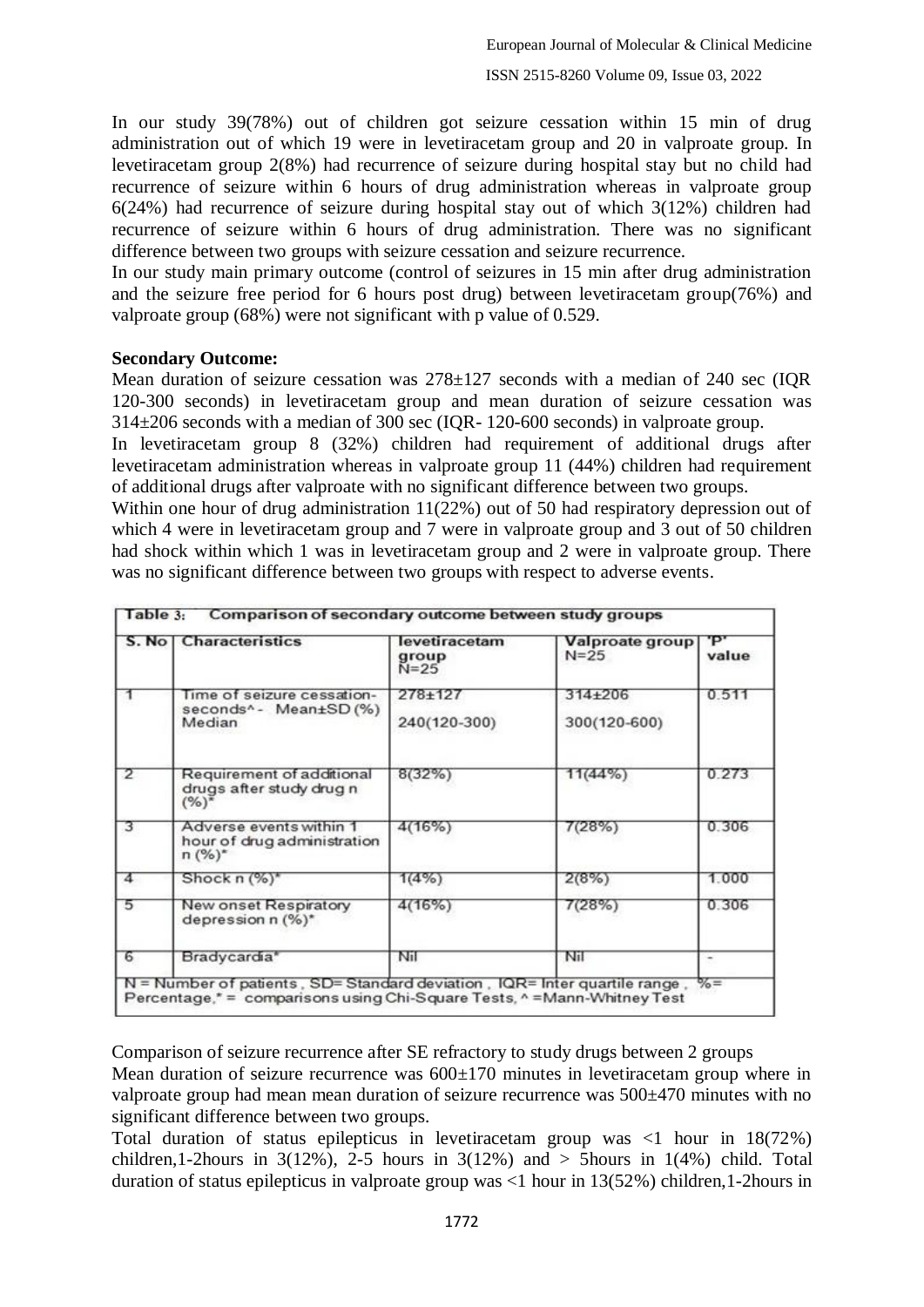7(28%), 2-5 hours in  $4(16\%)$  and  $>$  5 hours in 1(4%)children. There was no significant difference between two groups with duration of status epilepticus.

Among children who had treatment failure with levetiracetam that is seizures uncontrolled/ partial control 1(4%) child SE got aborted with valproate,3(12%) with midazolam and 1 (4%) with thiopentone and 1 child didn't respond to any AEDs whereas in valproate group and among children who had seizures uncontrolled/ partial control that is treatment failure with valproate 8(32%) children got aborted with levetiracetam ,1(4%) with midazolam and 1 (4%) with thiopentone.

In levetiracetam group 11(44%) had adverse events after status epilepticus during hospital stay among which 2(8%) had shock, 10(40%) had been ventilated among which 5(20%) had ventilation associated pneumonia, 2(8%) had pneumothorax, 10(40%) had sepsis, 1(4%) had fungal infections, 3 (12%) had deranged

|                | S. No   Chracteristics                              | Levetiracetam     | Valproate group<br>$N = 25$ | $\cdot$ P $\cdot$<br>value* |
|----------------|-----------------------------------------------------|-------------------|-----------------------------|-----------------------------|
|                |                                                     | group<br>$N = 25$ |                             |                             |
| $\overline{1}$ | Adverse events n (%)                                | 11(44%)           | 9(36%)                      | 0.564                       |
| $\overline{2}$ | Shock $n(%)$                                        | $2(8\%)$          | 3(12%)                      | 1.000                       |
| з              | Sepsis n (%)                                        | 10(40%)           | 6(24%)                      | 0.225                       |
| 4              | Ventilated n (%)                                    | 10(40%)           | 12(48%)                     | 0.554                       |
| 5              | associated 5(20%)<br>Ventilation<br>pneumonia n (%) |                   | $3(12\%)$                   | 0.702                       |
| 6              | Pneumothorax n (%)                                  | 2(8%)             | 1(4%)                       | 1.000                       |
| $\tau$         | Fungal infections n (%)                             | 1(4%)             | $O(O\%)$                    | 1.000                       |
| $\overline{a}$ | Neurological sequelaen(%)                           | 2(8%)             | 1(4%)                       | 1.000                       |
| $\overline{9}$ | Deranged PTI n (%)                                  | 3(12%)            | 4(16%)                      | 1.000                       |
| 10             | Azotemia n (%)                                      | 6(20%)            | 2(8%)                       | 0.417                       |
| 11             | Transaminitis n (%)                                 | 2(8%)             | 1(4%)                       | 1.000                       |

coagulogram and 5 (20%) had azotemia and 2(8%) had azotemia and 2(8%) had transaminitis 2(8%) had neurological sequelae.

In valproate group 9(36%) had adverse events after SE during hospital stay among which 3(12%) had shock,12(48%) had been ventilated among which 3(12%) had ventilation associated pneumonia, 1(4%) had pneumothorax, 6(24%) had sepsis,4 (16%) had deranged coagulogram and 2 (8%) had azotemia and 1(4%) had transaminitis 1(4%) had neurological sequelae. There was no significant difference in adverse events between two groups.

In our study 9(18%) children out of 50 died 7 were in levetiracetam group and 2 were in valproate group with sepsis,shock and raised ICP were the common causes of death in 4 out of 9 children expired out of which 3 were in levetiracetam group and 1 were in valproate group and other causes of death as per listed in [Table 4]. In 4 children outcome could not be ascertained as parents decided to withdraw medical care(left against medical advice). There was no significant difference in their overall outcome between two groups.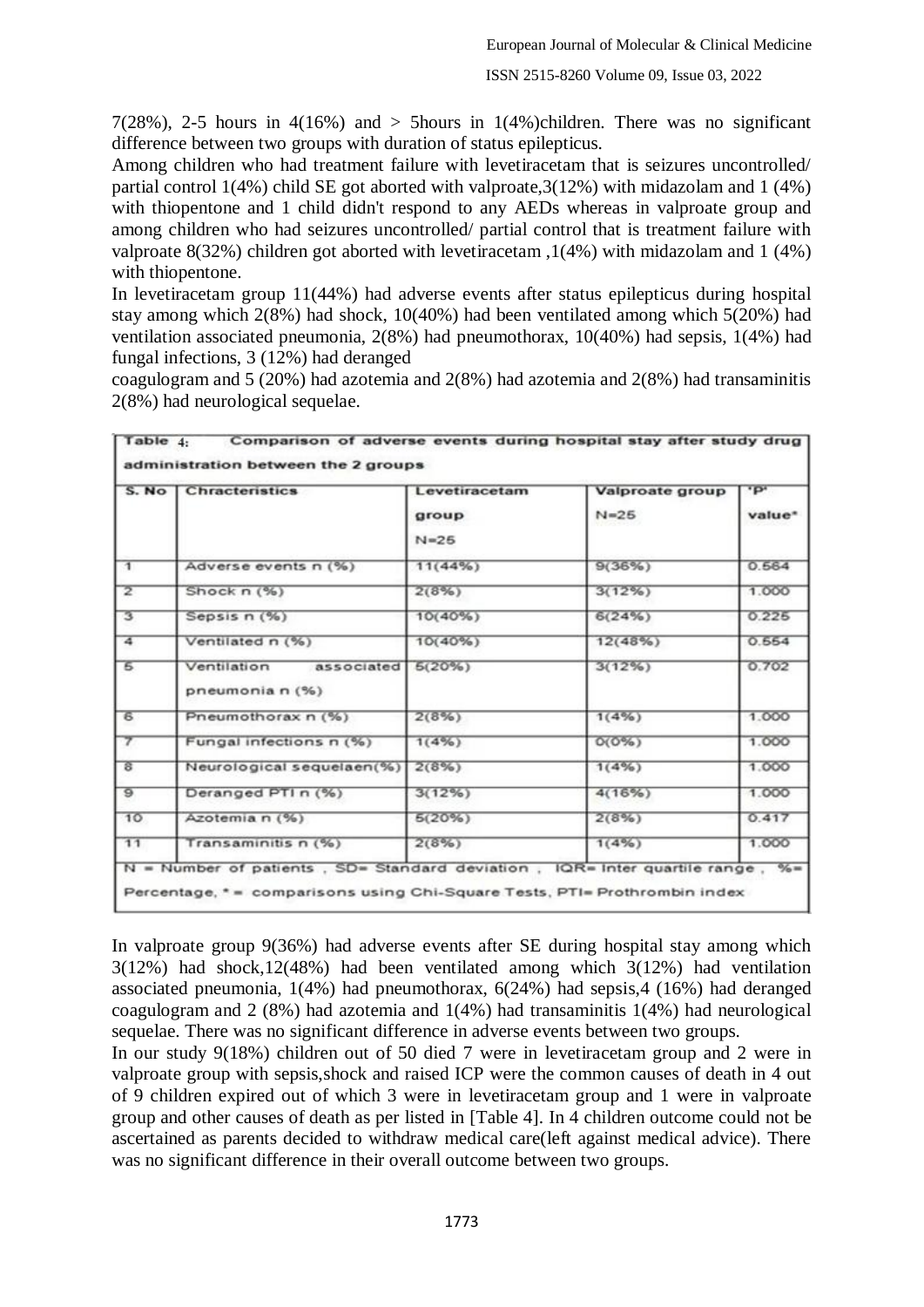Mean duration of hospital stay in levetiracetam group was  $12\pm 12$  days with a median of 10 days and range of 1-40 days, whereas the mean duration of hospital stay in valproate group was  $12\pm10$  days with a median of 10 days and range of 1-35 days. There was no significant difference in duration of hospital stay between two groups.

# **DISCUSSION**

#### **Design and setting of the study:**

This study was conducted in the pediatric emergency and intensive care unit of the Department of Pediatrics, Mamata medical college and General hospital Khammam. The study was designed as a parallel group, open label, randomised controlled trial. There are only few studies of the use of intravenous levetiracetam in treatment of status epilepticus in children. This is a randomised controlled study in children, which was designed to compare the efficacy of intravenous levetiracetam with valproate for treatment of refractory status epilepticus.

#### **Demographic details:**

The mean age of the patients in this study was  $45\pm 34$  months. Most of the children in the study were less than 5 year old [1-2yrs old (42%), 2-5 yrs(36%)]. This was reflective of the overall higher preponderance of this age group to have seizures. Additionally the occurrence of status is also more common in the younger children  $(<5$  years).<sup>[11]</sup>

The male preponderance of 67% and 60% in LEV and VPA group respectively is similar to previous studies of refractory status epilepticus,<sup>[4]</sup>and other studies done by Nishiyama et al(11)(M:F: 1.3:1) and Phillips et al.<sup>[12]</sup> This may be due to the cultural higher health care seeking behaviour for male children or it may reflect an actual higher incidence of SE in boys. This later observation needs confirmation in further studies.

CNS infections were the main cause of refractory status epilepticus and more than half the patients had meningoencephalitis. This too is similar to the previousstudies of refractory status epilepticus by Singhi et al.<sup>[13]</sup>Only 20% of patients in our study were known cases of epilepsy and were receiving anticonvulsants which is similar to the previous studies of refractory status epilepticus by Singhi et al.<sup>[4]</sup> However, this is different from studies by Philips et al,<sup>[14]</sup> where majority of the children were known cases of epilepsy and were already on anticonvulsants. The setting of their trials was different. Since infections are less common in developed countries, so infections contributing to status epilepticus also appear less common.

More than half the patients in thestudy had generalized seizures. While few studies have had similar observations others researchers have found focal seizures to be more common in their  $cohorts.$ <sup>[4,11,14]</sup>

# **Control of status epilepticus**

The number of children in whom refractory status epilepticus was controlled within 15min of drug administration was similar in both the levetiracetam and valproate groups ( $p= 0.73$ ). Refractory status epilepticus was successfully controlled within 30 minutes in 80% of children in the sodium valproate group in the previous studies of refractory status epilepticus. Efficacy of LEV in control of status epilepticus in our study was similar to the adult study done by (73.2%) Tripathi et al was similar to other studies.[15,16]

One needs to consider the context of use of IV Lev in these reports. Direct comparisons are therefore difficult. Ina recent systematic review of all studies using LEV as second line AED in SE, data from ten studies were reviewed.<sup>[17]</sup> Of the ten studies, seven were retrospective observational, two were prospective observational, and one was prospective randomized. The studies described a total of 334 patients. The efficacy of LEV ranged from 44% to 94%, with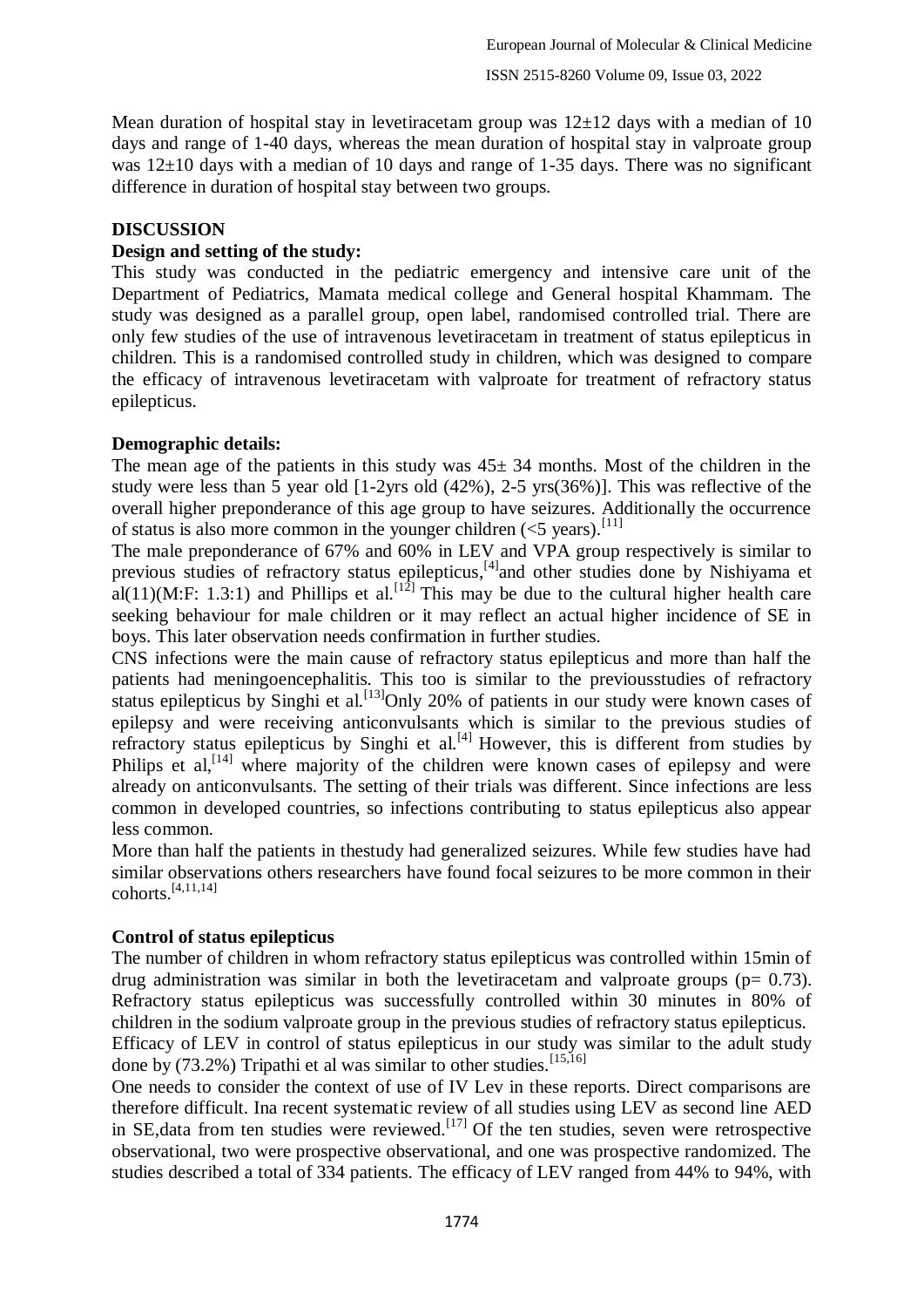higher efficacy reported in the retrospective studies. The authors concluded that the evidence for use of LEV as an alternative stage two AED in SE is limited. The higher efficacy reported in retrospective studies indicates possible publication bias, and caution is advised when the results of these retrospective studies are considered in clinical decision- making. We have used the drug as third agent after failure of benzodiazepines and phenytoin. Reports of its use in phenytoin unresponsive patients are scarce. However in a recent report in adults with SE by Tripathi et al, a  $73.2\%$  response rate was observed.<sup>[16]</sup>

#### **Time taken for status control after giving study drug**

Time taken for control of refractory status epilepticus after drug administration was similar in both the LEV and VPA groups (median 240 and 300 seconds respectively). Median time for refractory status epilepticus control in VPA group was similar to studies by Uberall et al (2-6 min) and KainT Yu et al (8min).<sup>[14,15]</sup>

# **Breakthrough Seizures**

There was higher incidence of breakthrough seizures in VPA group 6(24%) when compared to LEV group  $2(8\%)$ , but there was no significant difference between two groups [p=0.247]. This higher incidence of breakthrough seizures in VPA group is similar to previous study done by Singhi et al(50%).<sup>[4]</sup> Majority of patients who had received valproate in our study required a repeat bolus of 10 mg/kg and 10(33%) patients received levetiracetam to control refractory status epilepticus. Uberall et al,<sup>[15]</sup> had reported that only 5(17%) of 31 patients with status epilepticus control had required second bolus of valproate.

#### **Adverse events within 1 hour of drug administration**

Children of both groups developed respiratory depression and shock after receiving bolus dose with similar frequency  $(p=0.564)$ . Findings in children receiving valproate were different to previous studies by Campiston et al, Uberall et 14 where no child developed respiratory depression after receiving valproate.

# **Outcome of patients**

Mortality in patients with refractory convulsive status epilepticus was slightly higher (18%) in the present study when compared to previous study of refractory status epilepticus done by Singhi et al.<sup>[4]</sup> Higher mortality in our study is similar to Misra et al(30.3%) and another study by Banerjee et al(25%).<sup>[18]</sup> Various other studies using different treatment modalities have reported variable mortality in refractory status epilepticus patients. Parviainen et al(using Thiopentol), (140) using continuous midazolam infusion found no death in their study patients.

# **Strengths of the study**

The current study has certain strengths. Firstly, the inclusion criteria were objective and reproducible in a different setting as a predefined and published set of criteria were used. Secondly, it was a comparative study, and the two groups were comparable in terms of age group, gender distribution, etiology and pre-existing developmental delay and the side effects associated with the two drugs were also analysed.

# **Limitations of the study**

This study had certain limitations. Firstly, baseline valproate group had longer duration of status epilepticus when compared to levetiracetam group in our study. The efficacy of drugs depends on the etiology and duration of status epilepticus prior to hospitalisation.This difference may have influenced the low response rate in the VPA group.Secondly, this study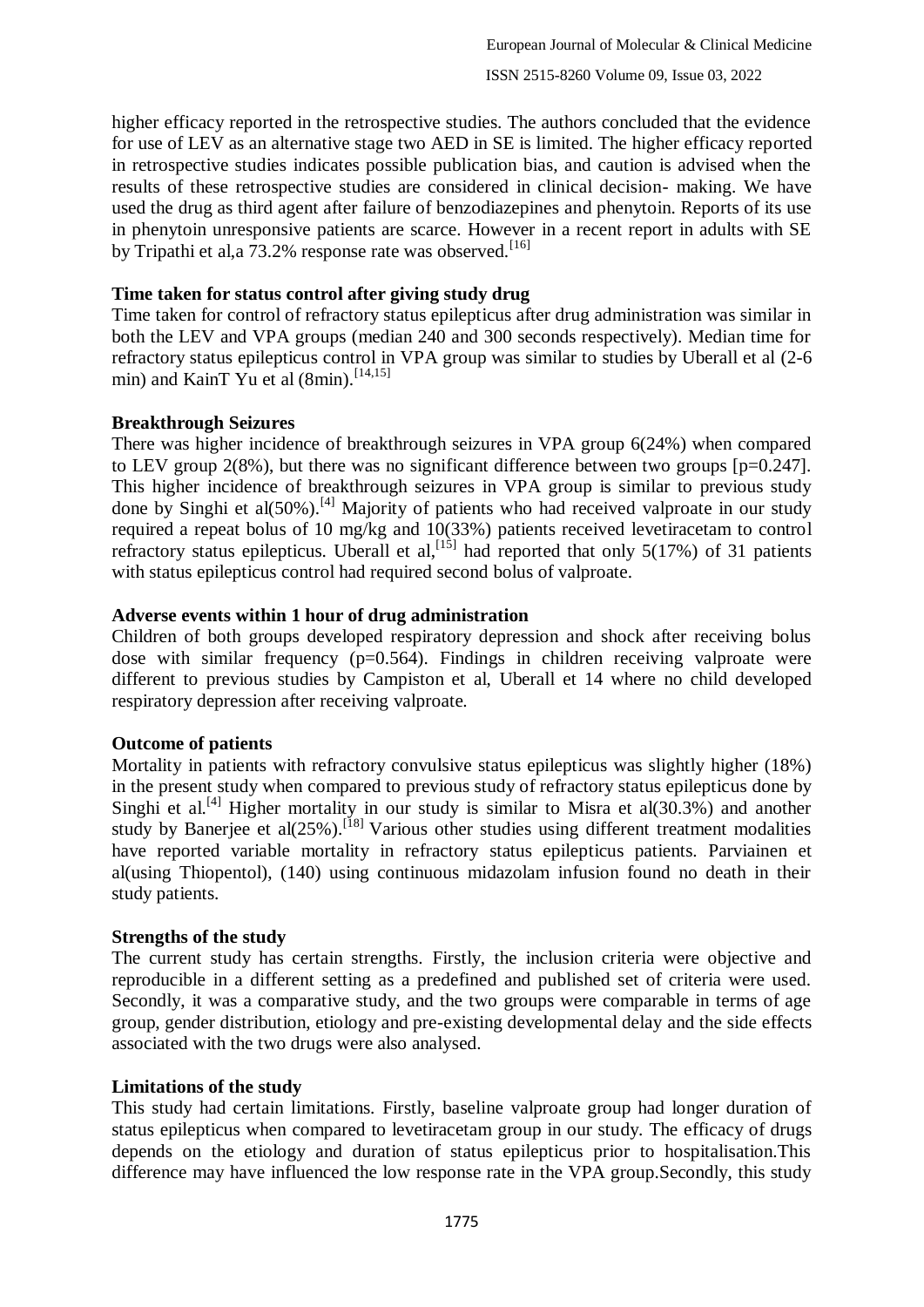could not achieve the estimated sample size leading to a decrease in the power of the study.Thirdly, results of the study cannot be extrapolated to infants. Fourthly, we did not do continuous EEG monitoring in our patients. A continuous VEEG monitoring is the gold standard for monitoring response in SE. Though desirable this facility is often unavailable in resource limited countries like India.

#### **CONCLUSION**

In this study no significant differences were observed between IV VPA and IV LEV, in acute seizure control in children with SE refractory to BDZ and PHT. However, both the drugs were effective in more than 2/3rd of children with RSE.

#### **Acknowledgment**

The author is thankful to Department of paediatrics for providing all the facilities to carry out this work.

# **REFERENCES**

- 1. Neville BG, Chin RF, Scott RC. Childhood convulsive status epilepticus: epidemiology, management and outcome. Acta Neurol Scand Suppl. 2007 Mar ;115 (Suppl.186):21-4.
- 2. Mohamad A. Mikati and Dmitry Tchapyjnikov status epilepticus Nelson Textbook of Pediatrics 21 edition may 2019; 3116
- 3. Sasidaran K, Singhi S, Singhi P. Management of acute seizure and status epilepticus in pediatric emergency. Indian J Pediatr. 2012 Apr;79(4):510-7.
- 4. Mehta V, Singhi P, Singhi S. Intravenous sodium valproate versus diazepam infusion for the control of refractory status epilepticus in children: a randomized controlled trial. J Child Neurol. 2007 Oct;22(10):1191-7.
- 5. Chin RF, Neville BG, Peckham C, Bedford H, Wade A, Scott RC. Incidence, cause, and short-term outcome of convulsive status epilepticus in childhood: prospective population-based study. Lancet. 2006 Jul;368(9531):222-9.
- 6. Nishiyama I, Ohtsuka Y, Tsuda T, Inoue H, Kunitomi T, Shiraga H, et al. An epidemiological study of children with status epilepticus in Okayama, Japan. Epilepsia. 2007 Jun;48(6):1133-7.
- 7. Wu YW, Shek DW, Garcia PA, Zhao S, Johnston SC. Incidence and mortality of generalized convulsive status epilepticus in California. Neurology. 2002 Apr;58(7):1070- 6.
- 8. Trinka E, Dobesberger J. New treatment options in status epilepticus: a critical review on intravenous levetiracetam. Ther Adv Neurol Disord. 2009 Mar;2(2):79-91.
- 9. Barnard C, Wirrell E. Does status epilepticus in children cause developmental deterioration and exacerbation of epilepsy? J Child Neurol. 1999 Dec;14(12):787-94.
- 10. Abend NS, Florance N, Finkel RS, Licht DJ, Dlugos DJ. Intravenous levetiracetam terminates refractory focal status epilepticus. Neurocrit Care. 2009;10(1):83-6.
- 11. Nishiyama I, Ohtsuka Y, Tsuda T, Kobayashi K, Inoue H, Narahara K, et al.An epidemiological study of children with status epilepticus in Okayama, Japan: incidence, etiologies, and outcomes. Epilepsy Res. Sep;96(1-2):89-95.
- 12. Phillips SA, Shanahan RJ. Etiology and mortality of status epilepticus in children. A recent update. Arch Neurol. 1989 Jan;46(1):74-6.
- 13. Singhi S, Murthy A, Singhi P, Jayashree M. Continuous midazolam versus diazepam infusion for refractory convulsive status epilepticus. Journal of child neurology. 2002 Feb;17(2):106-10.